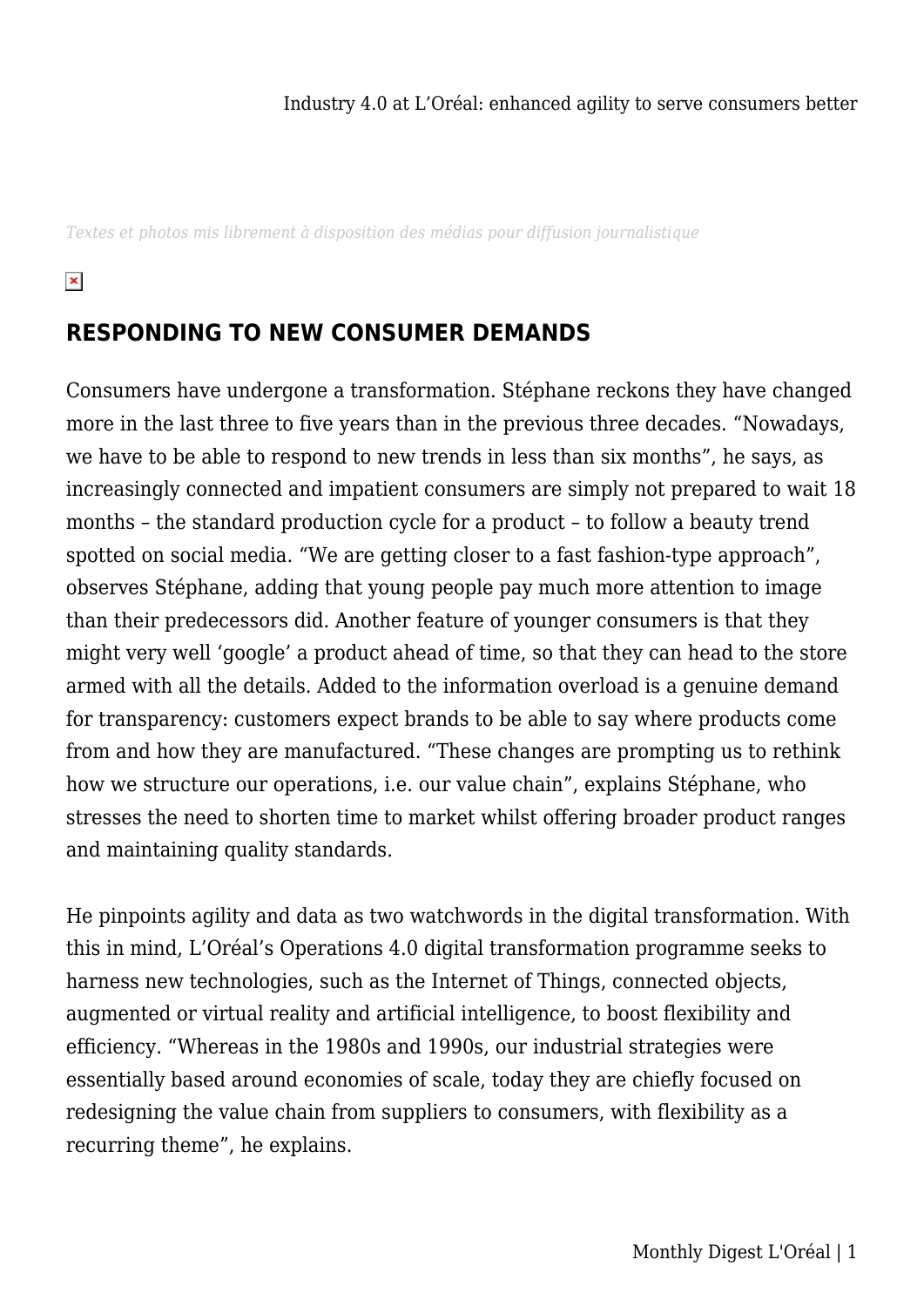## **L'ORÉAL HAS EMBARKED ON ITS DIGITAL TRANSFORMATION**

The client experience is being used as the yardstick for the Group's digital transformation. Accordingly, L'Oréal has set five medium-term priorities for its operations personnel: accelerate design, raise the share of connected products, make factories and production lines agile, emphasise customisation, and turn consumer service into a business driver.

Accelerate design

To manage shorter product lifecycles, new technologies are being introduced at different stages of the accelerated design process, such as, for instance, approval of prototypes in the project phase. "Instead of building models and testing products in the real world, we can develop 3D models in a matter of hours and use virtual simulation tools", explains Stéphane. Drop, transport, resistance, virtual merchandising and other tests save L'Oréal a lot of time.

Develop connected products

Connected products make goods more traceable and offer end consumers greater transparency. Given that it sells over seven billion products a year, L'Oréal plans to use connectivity to optimise its supply chain through a global vision of inventory and facilitate day-to-day point of sale (POS) product management (reception, collection, inventory).

Connected products are also a way to forge closer ties and enhance contact and interaction with consumers through direct product/phone dialogue.

Deploy more flexible production lines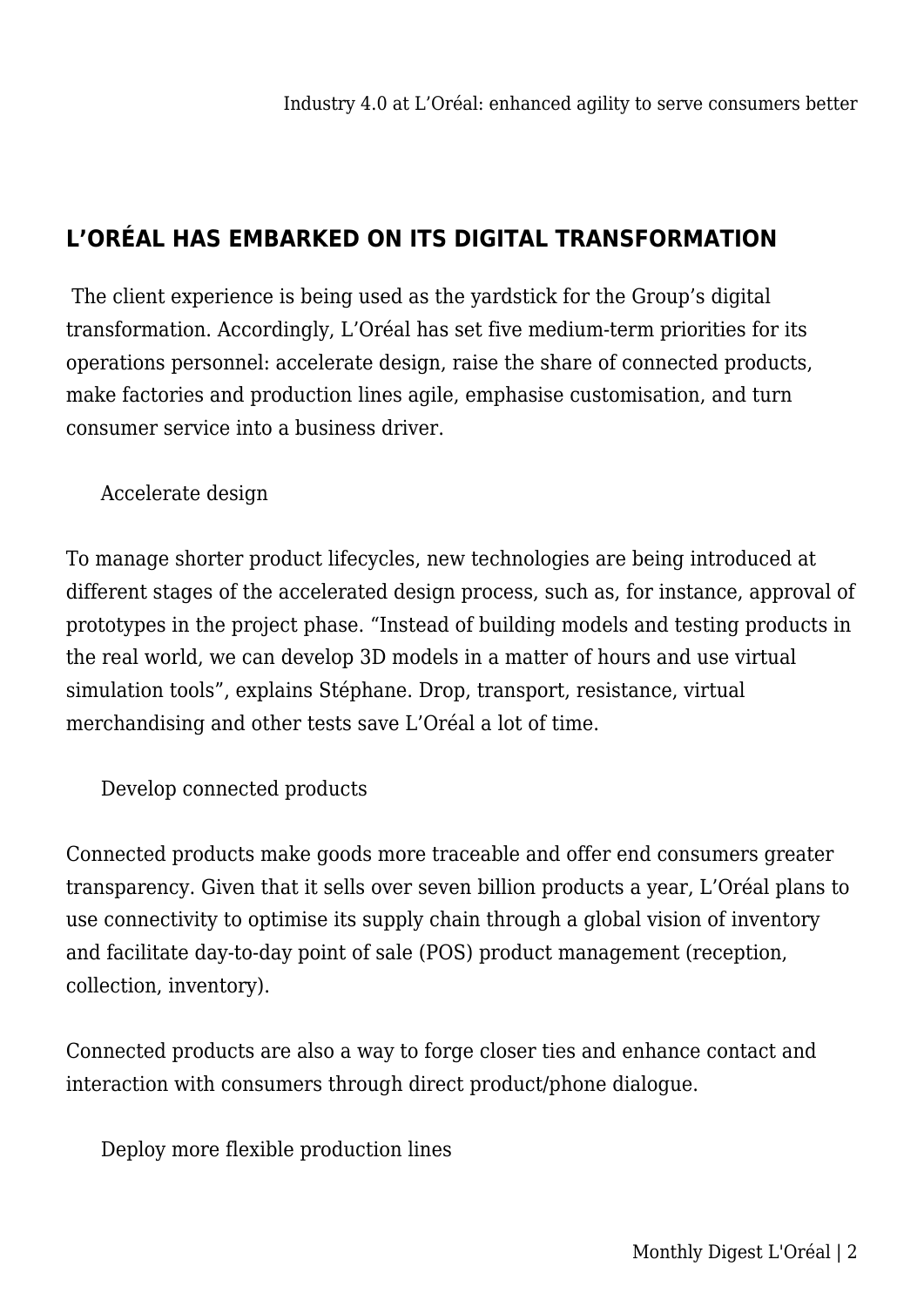With consumer demands becoming ever more changing, it is vital to be able to switch easily from one production run to another in response to shifting trends. The first 4.0 pilot projects launched at facilities in Italy, France and the USA have yielded positive initial results from the new agile production lines. Success stories include the agile line at the Lassigny plant, a project led by VP Technical Director Jean Lardé. Among other things, the Lassigny line makes changing product formats more straightforward, which is a key aspect of flexibility. The new production lines also have to be able to manage final product differentiation (shade, labelling, etc.) later in the value chain.

Stéphane uses the example of makeup ranges to illustrate this flexibility. "We can produce the base and then choose the colour for a lipstick right at the very last moment", he explains.

Co-creation and customisation for a tailor-made approach

Ever wanted a product unique to you? Customisation is another of today's big trends. Young people even want to get in on creating their products. And now they can with POS co-creation opportunities, where consumers can manufacture their very own cosmetic products in-store or have a personal message engraved on their fragrance bottle. This is already happening in the USA and also in London, UK, with Lancôme's Teint Particulier, where shoppers can use a customisation service supported by a smart factory right at the POS.

Make the supply chain a business driver

In addition to traditional BtoB channels, L'Oréal is now turning its focus on BtoC. Today's customers want products to be available "anytime, anywhere". So it makes sense that e-commerce is a major focus for the Group and occupies a growing share